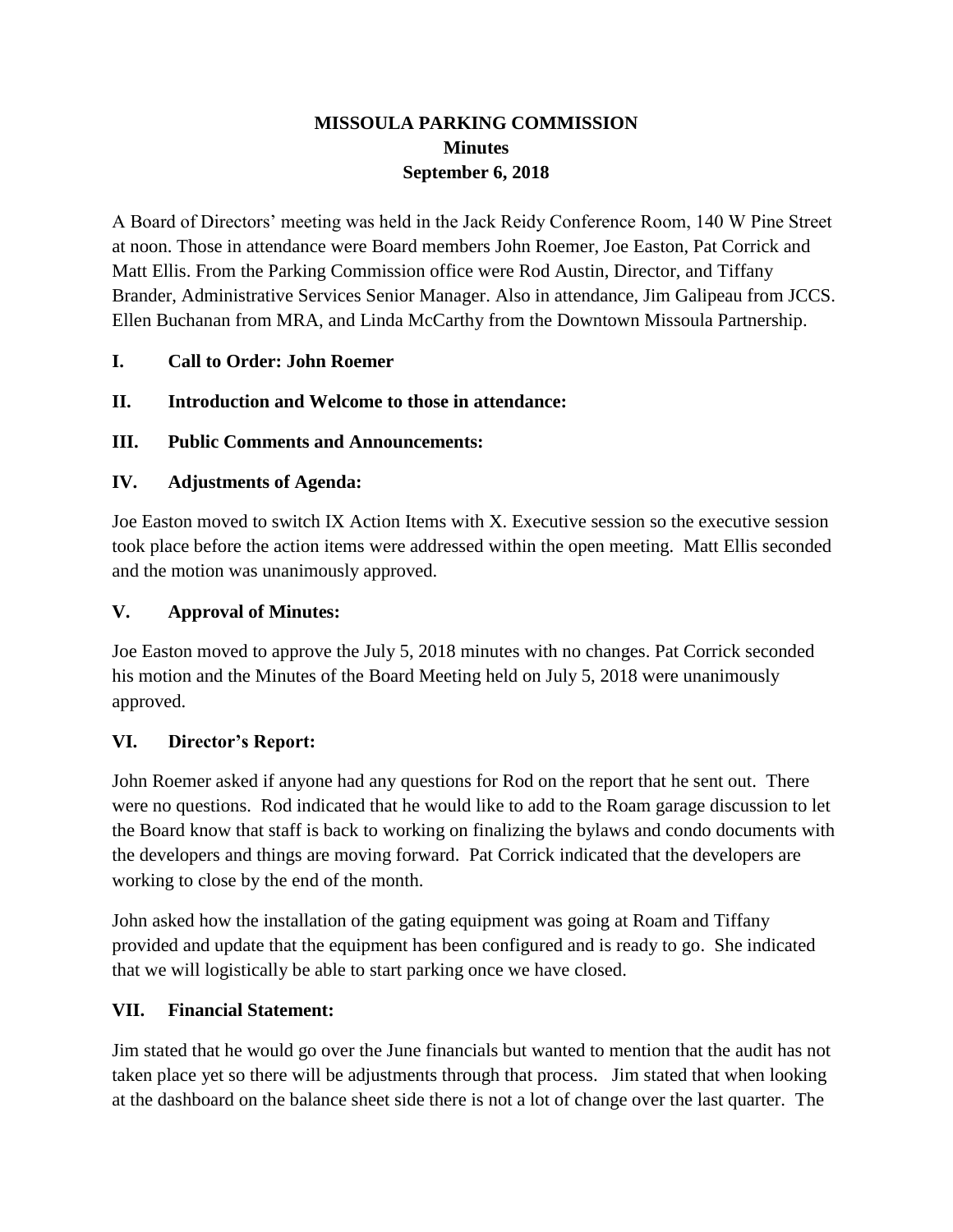Fixed assets have changes in the on street technology project based on the new PARCS project and on Page 3, Jim pointed out that the big change is the rent and accounts payable which is the payment on the PARCS equipment. That will affect the net cash available so Jim pointed out that the actual new cash available is \$735,187. He will make that adjustment and send out a new dashboard to the Board. Jim stated that the YTD revenue is interesting and will change due to the audit but won't change very much. There were \$400,000 more in revenues this year compared to last year and we are under budget by about \$40,000 with expenses only going up about \$40,000.00 from prior years. The overall net income is \$332,000 compared to a \$30,000 loss last year.

Rod pointed out that the top ten revenue accounts is not including Riverside lot but is included on the graph – Jim indicated he would get it adjusted. There were no questions for Jim.

## **VIII. Communications and Presentations:**

Linda McCarthy arrived to the meeting after the Public Comments and Announcements portion. She requested to give a brief statement during communications and presentations, which the Board Chair allowed. Linda wished to thank MPC staff for being supportive with MDP events. Linda indicated that they do a great job and she greatly appreciates what they do. Linda also informed the board that a Dover, Kohl, and Partners has been selected for the Masterplan update after the committee interviewed five different teams. Linda indicated they are working on a scope of work and contract now and a presentation will be held on Monday, September  $10<sup>th</sup>$  at the City club luncheon. Linda stated that the first site visit will be mid-October with stakeholder meetings taking place Oct. 17-19. Linda stated that in Mid-January a presentation will be given at the MDA annual awards banquet. Additionally, there will be big a big charrette for the public and by mid-April they will present a plan with approval occurring in summer of 2019.

Rod stated that engagement from the board and interim/new director will be imperative for this process and will shape the future of MPC. He requested that Board Members try to keep calendars clear and watch for opportunities. Linda requested that everyone get involved in this important process both on a staff side and board side.

### **IX. Executive Session:**

### **John Roemer – moves board meeting into executive session @ 12:28, Joe Easton seconds.**

### **X. Action Items:**

### A. Interim Staffing

Joe Easton stated that it is the decision of the Board to extend the recruitment for a new Director of Parking Services out by eight months to possibly a year as we await the completion of the Downtown Master Plan. Joe asked Rod if there was anything he would be concerned about with not having a permanent director position during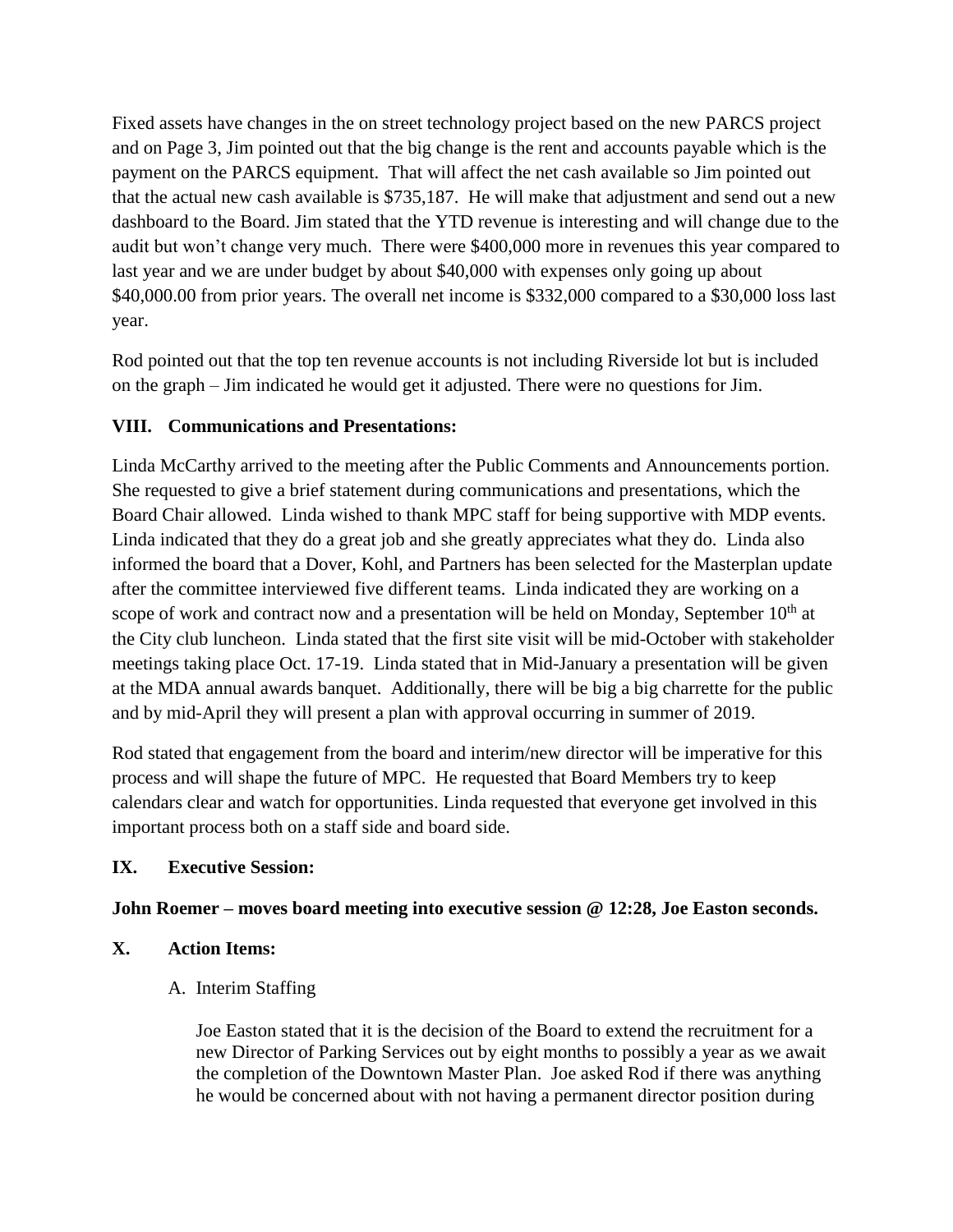that time period. Rod indicated that he did not believe so, although for some accounting situations, we might have to rely on Jim a little more. Joe then asked Rod how he felt about the concept of extending the recruitment to which he replied that it had never crossed his mind as an option but thinks it's a great idea.

#### **Joe Easton made the following motion:**

Be it resolved that the Board of Directors authorizes the Chair of the Parking Commission to enter into an employment agreement to elevate Tiffany Brander to the position of Interim Parking Services Director and to elevate Jodi Pilgrim to Interim Administrative Services Manager, effective October 1, 2018 and for up to 12 months. The interim positions may be terminated with 30 days' notice. It is further resolved that both individuals will be compensated during this interim position at the hourly rate of pay as listed herein. Tiffany Brander: \$33.0000 Jodi Pilgrim: \$23.3022.

Joe stated to Tiffany and Rod that his intention is to provide for Rod's replacement, recommending Tiffany be elevated into the Interim Parking Services Director as a reflection of her experience and her expertise in parking operations and the ability of the commission to continue our operations, enforcement, and planning responsibilities over the next 12 months. Joe indicated that he has every confidence that Tiffany will be a good Interim Director and provide us with the leadership and transition that we will need as part of the planning process in both the Master plan and our usual end of year planning. Joe further stated that he is not recommending that we go forward with or approve a Job Description or salary for the Director of Parking Services position at this time but we are only acting as elevating Tiffany as the Interim Parking Services Director. He stated that he also added into the resolution to allow John to work with Tiffany and City HR so that expectations and agreements are buttoned up that don't necessarily need attention by the rest of the Board.

#### **Matt Ellis seconded and the motion was unanimously approved.**

B. Job Description and Salary for the Director position

Pat Corrick stated that the job description and advertisement of the Director of Parking Services position requires more discussion and thought outside of the remaining nine minutes of the current meeting. He stated that he believes it is a valid conversation to have in a public meeting but does not feel we are prepared to have it during this meeting but should do so over the next few meetings. **Pat Corrick moved to table Action Item B. Matt Ellis seconded and the motion was unanimously approved.**

#### **XI. Non-Action Items:**

A. New Business: N/A